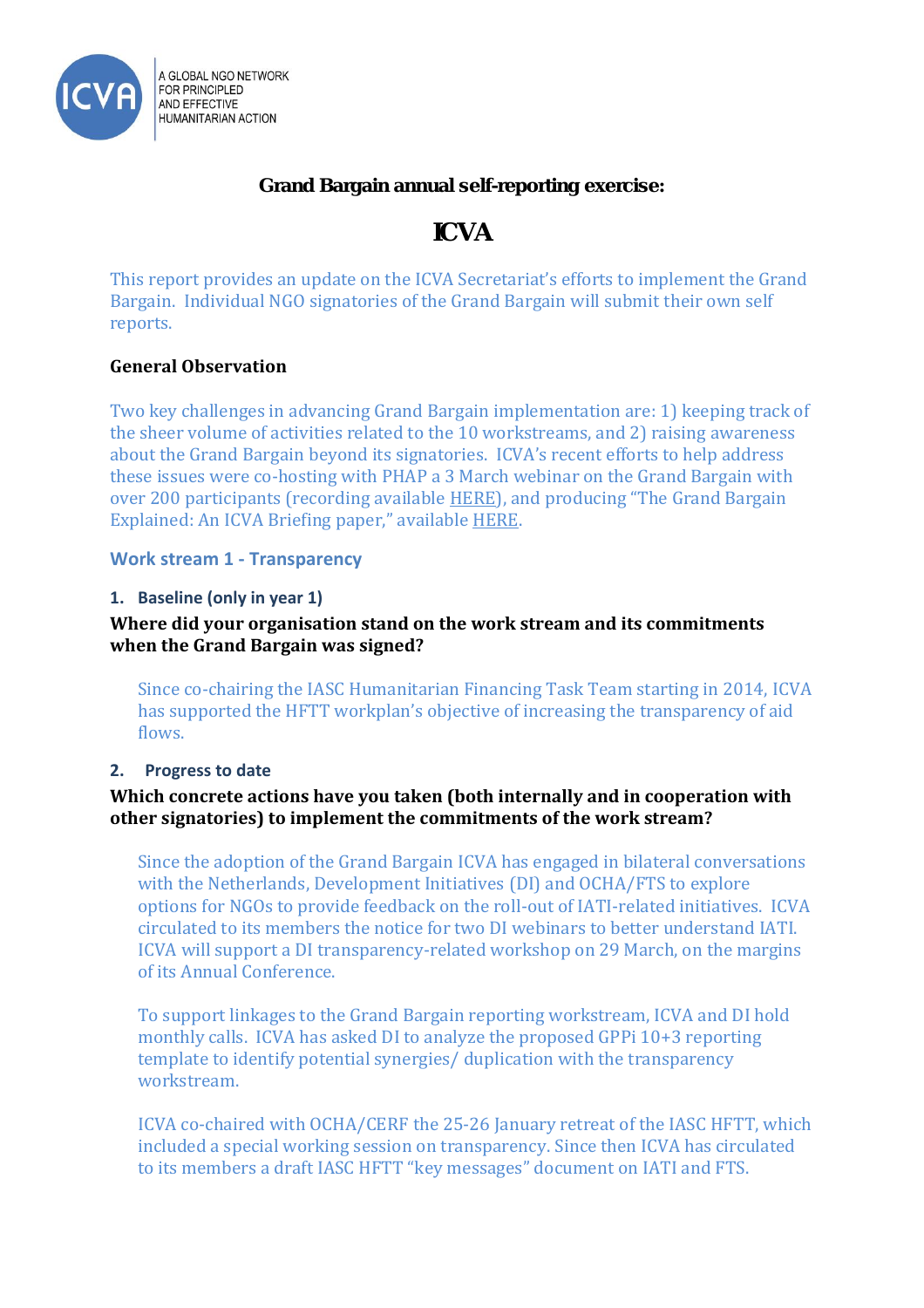#### **3. Planned next steps**

## **What are the specific next steps which you plan to undertake to implement the commitments (with a focus on the next 2 years)?**

ICVA will develop and execute a plan, in partnership with DI and the Netherlands, to provide NGO feedback on the roll-out of the IATI initiative.

The HFTT "key messages" on interlinkages between IATI and FTS (why, when and how) should be finalized shortly.

#### **4. Efficiency gains (optional for year 1)**

**Please indicate, qualitatively, efficiency gains associated with implementation of GB commitments and how they have benefitted your organisation and beneficiaries.** 

Efficiency gains for the transparency workstream will not be demonstrated until donors substantially eliminate other reporting requirements as a result of IATI compliance.

#### **5. Good practices and lessons learned (optional for year 1)**

**Which concrete action(s) have had the most success (both internally and in cooperation with other signatories) to implement the commitments of the work stream? And why?**

N/A

#### **Work stream 2 - Localization**

**1. Baseline (only in year 1)**

## **Where did your organisation stand on the work stream and its commitments when the Grand Bargain was signed?**

ICVA has long been promoting greater respect for, inclusion, and support for national and local NGOs – including through our "NGOs in the Humanitarian Reform" projects, our "Principles of Partnership" campaigns, our work on the UNHCR-IFRC-NGO Structured Dialogue on Partnership, our Spring 2016 conference on complementarity, and our investment in NGO fora at the country level. We promote locally-led humanitarian response to the extent it is possible.

With relation to the commitment on the better use of pooled funds, ICVA's Humanitarian Financing Working Group provides feedback to the CERF secretariat on underfunded emergency allocations and the OCHA-NGO platform on countrybased pooled funds.

#### **2. Progress to date**

**Which concrete actions have you taken (both internally and in cooperation with other signatories) to implement the commitments of the work stream?**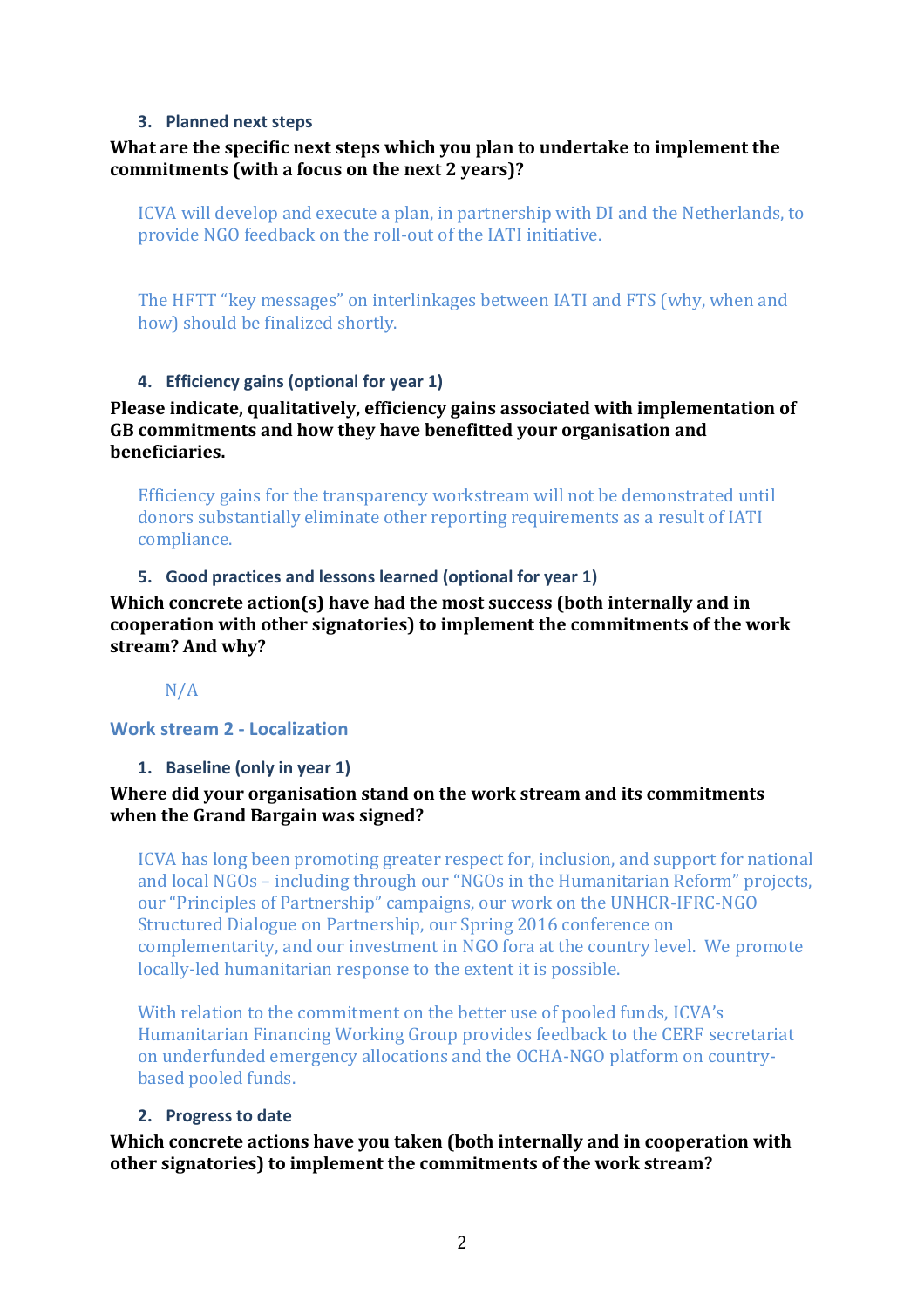As co-chair of the IASC HFTT, ICVA has participated and supported the "IASC+" working group to develop a "localization marker." ICVA supported translation into Arabic of the survey used to collect broad feedback on this survey.

ICVA is promoting greater investment in capacity through its partnership with UNHCR to systematically invest in its national NGO partners' capacity. ICVA, APRRN, and Mercy Malaysia organized a strategic workshop held in Bangkok in September 2017 to take this forward. ICVA is planning with UNHCR to follow-this up in Africa, as well.

ICVA supports the Syrian national NGO representative serving in the Pooled Fund Working Group, including through covering flight/ accommodation to attend the December 2016 PFWG meeting in New York.

ICVA spoke at the 21 February IFRC-Swiss hosted workshop on localization to underscore linkages between the national and local responders workstream and other aspects of the Grand Bargain.

#### **3. Planned next steps**

# **What are the specific next steps which you plan to undertake to implement the commitments (with a focus on the next 2 years)?**

ICVA will support an HFTT study, symposium, and proposed "Framework for Change" on how to make funding for NNGOs more adequate and accessible in some country contexts.

## **4. Efficiency gains (optional for year 1)**

**Please indicate, qualitatively, efficiency gains associated with implementation of GB commitments and how they have benefitted your organisation and beneficiaries.** 

No efficiency gains can be directly measured and attributed to these efforts.

## **5. Good practices and lessons learned (optional for year 1)**

## **Which concrete action(s) have had the most success (both internally and in cooperation with other signatories) to implement the commitments of the work stream? And why?**

Through the HFTT exercise on local actor engagement we want to replicate the experience of the HFTT product on [NGO challenges to accessing Country-Based](https://www.icvanetwork.org/resources/ngo-challenges-accessing-country-based-pooled-funds)  [Pooled Funds.](https://www.icvanetwork.org/resources/ngo-challenges-accessing-country-based-pooled-funds) These findings made a direct impact on the content of the OCHA-CBPF guidelines. We also want to produce a concrete "Framework for Change" as was appreciated in [Less Paper More Aid.](http://lesspapermoreaid.org/)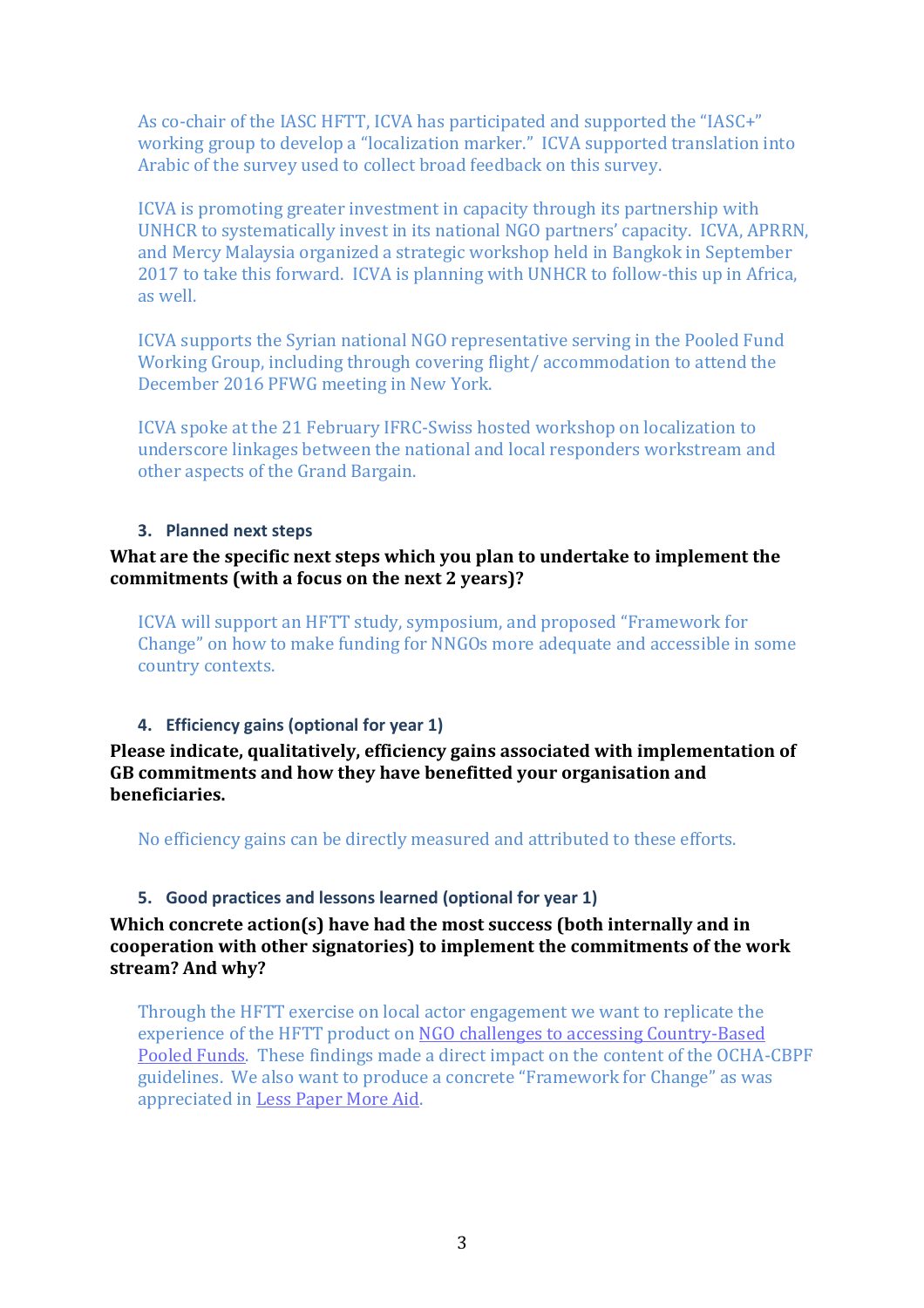#### **Work stream 3 - Cash**

#### 1. Baseline (only in year 1)

Where did your organisation stand on the work stream and its commitments when the Grand Bargain was signed?

N/A. ICVA is not operational and cannot deliver cash-based assistance.

#### 2. Progress to date

Which concrete actions have you taken (both internally and in cooperation with other signatories) to implement the commitments of the work stream?

N/A.

#### 3. Planned next steps

What are the specific next steps which you plan to undertake to implement the commitments (with a focus on the next 2 years)?

## N/A.

## 4. Efficiency gains (optional for year 1)

Please indicate, qualitatively, efficiency gains associated with implementation of GB commitments and how they have benefitted your organisation and beneficiaries.

## N/A.

## 5. Good practices and lessons learned (optional for year 1)

Which concrete action(s) have had the most success (both internally and in cooperation with other signatories) to implement the commitments of the work stream? And why?

N/A.

## **Work stream 4 – Management costs**

#### 1. Baseline (only in year 1)

Where did your organisation stand on the work stream and its commitments when the Grand Bargain was signed?

ICVA has long advocated for the UN to come together with regard to its approaches towards NGOs, including through the commissioning of [a study](https://www.icvanetwork.org/resources/comparison-review-un-partnership-agreements)  [comparing UN partnership agreements with NGOs.](https://www.icvanetwork.org/resources/comparison-review-un-partnership-agreements)

ICVA has also long advocated for improved approaches to partner capacity assessments, including through its [study on PCAs](https://www.icvanetwork.org/system/files/versions/150610_Partner_Capacity_Assessment_0.pdf) and [Less Paper More Aid.](http://lesspapermoreaid.org/)

#### 2. Progress to date

Which concrete actions have you taken (both internally and in cooperation with other signatories) to implement the commitments of the work stream?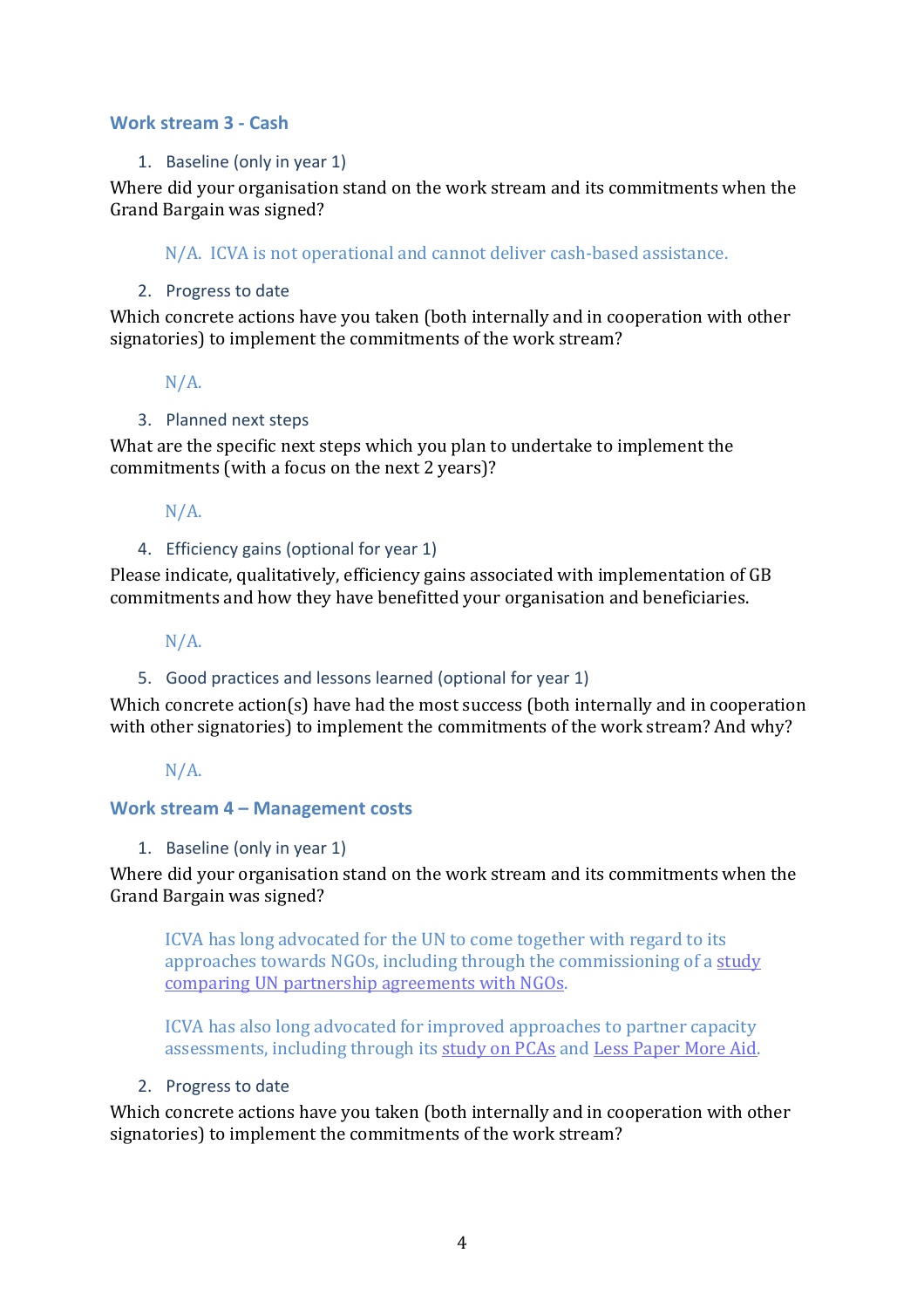On 25 January the HFTT held a session to decide on next steps to improve the interoperability of partner capacity assessments. Since that meeting, a TOR for the study has been drafted.

On 31 January ICVA hosted the first-ever workshop bringing together UNHCR, UNICEF, WFP and OCHA and NGOs so UN agencies could brief NGOs on their ideas to harmonize partner selection, due diligence, agreement templates, budgets, reporting, shared audits. They strategized a process to consult a broader range of NGO partners.

ICVA and UNHCR co-presented this effort at the 23 March UNHCR-Japan hosted workshop on reducing duplication and management costs.

3. Planned next steps

What are the specific next steps which you plan to undertake to implement the commitments (with a focus on the next 2 years)?

A study will outline options for more inter-operable partner capacity assessments. A survey will be circulated for NGO feedback on options for UN harmonization.

4. Efficiency gains (optional for year 1)

Please indicate, qualitatively, efficiency gains associated with implementation of GB commitments and how they have benefitted your organisation and beneficiaries.

#### Too early to tell.

#### 5. Good practices and lessons learned (optional for year 1)

Which concrete action(s) have had the most success (both internally and in cooperation with other signatories) to implement the commitments of the work stream? And why?

Coming together to improve collaboration and understanding.

## **Work stream 5 – Needs Assessment**

1. Baseline (only in year 1)

Where did your organisation stand on the work stream and its commitments when the Grand Bargain was signed?

N/A. ICVA is not operational and does not participate in needs assessments.

#### 2. Progress to date

Which concrete actions have you taken (both internally and in cooperation with other signatories) to implement the commitments of the work stream?

## N/A

## 3. Planned next steps

What are the specific next steps which you plan to undertake to implement the commitments (with a focus on the next 2 years)?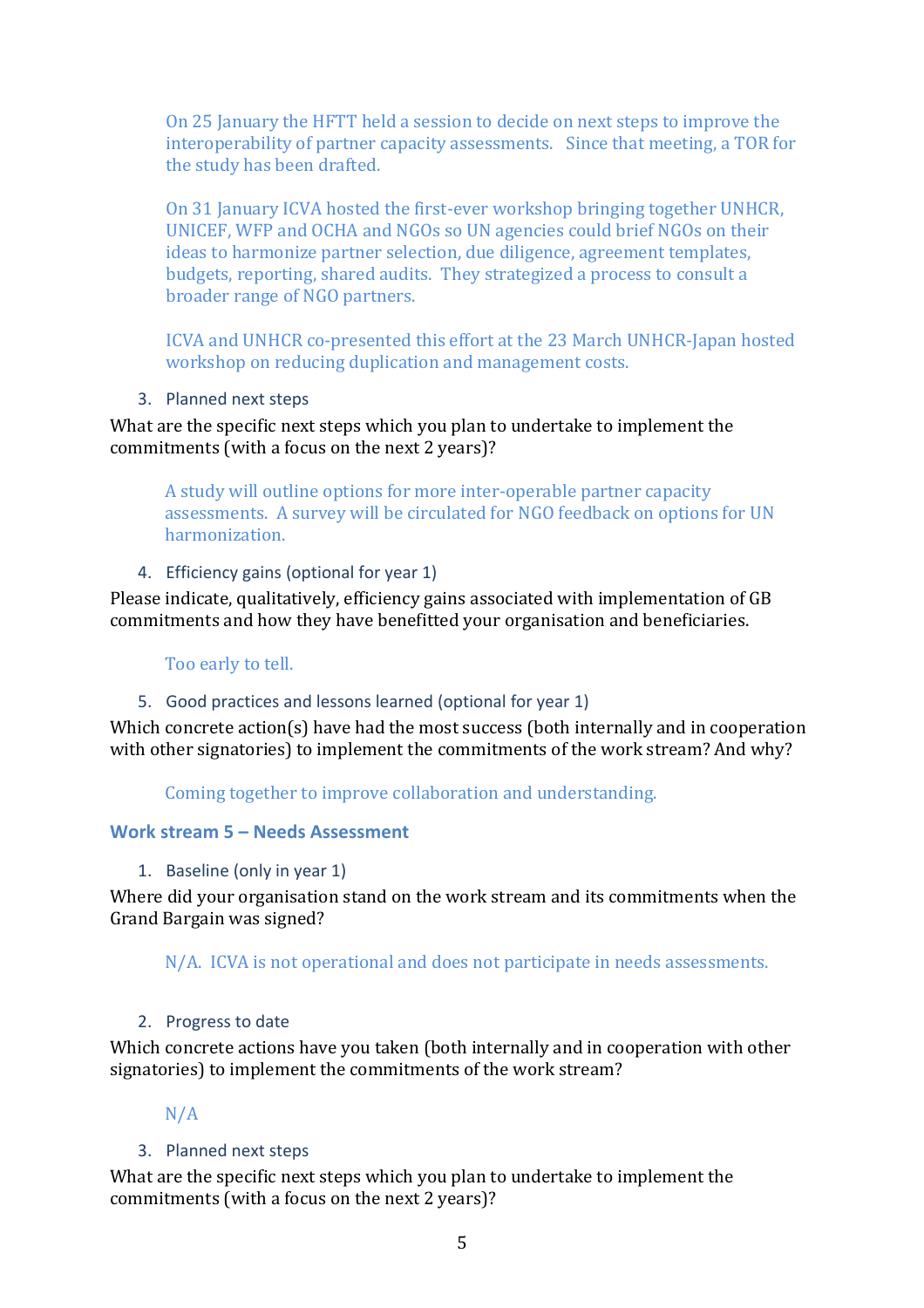# N/A

# 4. Efficiency gains (optional for year 1)

Please indicate, qualitatively, efficiency gains associated with implementation of GB commitments and how they have benefitted your organisation and beneficiaries.

# N/A

# 5. Good practices and lessons learned (optional for year 1)

Which concrete action(s) have had the most success (both internally and in cooperation with other signatories) to implement the commitments of the work stream? And why?

# **Work stream 6 – Participation Revolution**

## 1. Baseline (only in year 1)

Where did your organisation stand on the work stream and its commitments when the Grand Bargain was signed?

ICVA commends the work of SCHR and other NGOs to advance this workstream.

#### 2. Progress to date

Which concrete actions have you taken (both internally and in cooperation with other signatories) to implement the commitments of the work stream?

 $N/A$ .

## 3. Planned next steps

What are the specific next steps which you plan to undertake to implement the commitments (with a focus on the next 2 years)?

## $N/A$ .

## 4. Efficiency gains (optional for year 1)

Please indicate, qualitatively, efficiency gains associated with implementation of GB commitments and how they have benefitted your organisation and beneficiaries.

 $N/A$ .

## 5. Good practices and lessons learned (optional for year 1)

Which concrete action(s) have had the most success (both internally and in cooperation with other signatories) to implement the commitments of the work stream? And why?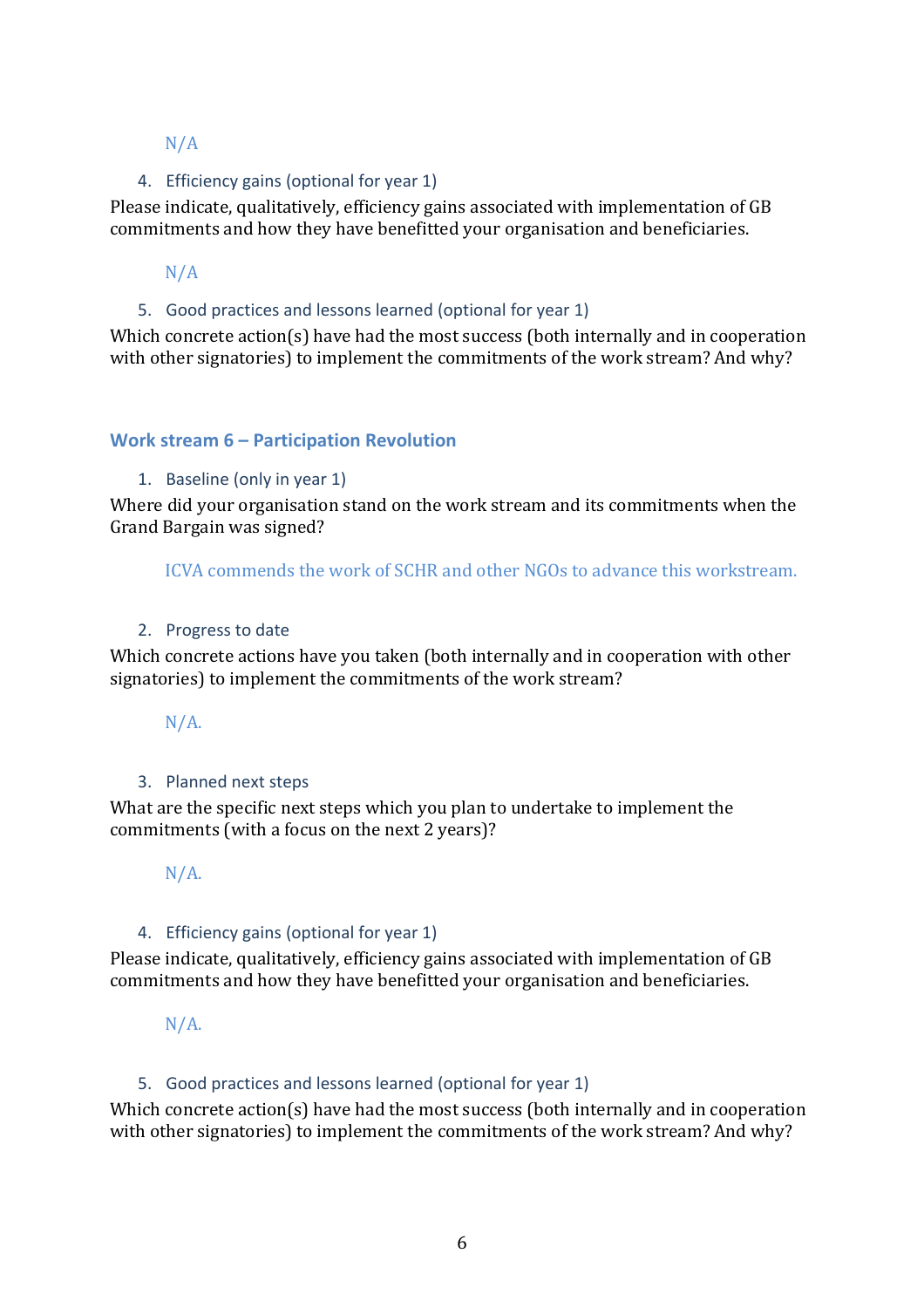# **Work stream 7 - Multi-year planning and funding**

## 1. Baseline (only in year 1)

Where did your organisation stand on the work stream and its commitments when the Grand Bargain was signed?

ICVA has long advocated for multi-year funding, including through NGO statements at the UNHCR Executive and Standing Committee meetings.

2. Progress to date

Which concrete actions have you taken (both internally and in cooperation with other signatories) to implement the commitments of the work stream?

ICVA co-chaired with OCHA/CERF the 25-26 January HFTT retreat, which included a working session on multi-year planning and funding.

3. Planned next steps

What are the specific next steps which you plan to undertake to implement the commitments (with a focus on the next 2 years)?

HFTT members (FAO, OCHA and NRC) are launching a study, whose preliminary findings will be available by June.

## 4. Efficiency gains (optional for year 1)

Please indicate, qualitatively, efficiency gains associated with implementation of GB commitments and how they have benefitted your organisation and beneficiaries.

## 5. Good practices and lessons learned (optional for year 1)

Which concrete action(s) have had the most success (both internally and in cooperation with other signatories) to implement the commitments of the work stream? And why?

## **Work stream 8 - Earmarking/flexibility**

1. Baseline (only in year 1)

Where did your organisation stand on the work stream and its commitments when the Grand Bargain was signed?

ICVA supported the production of an HFTT analysis of "[Donor Conditions and](https://interagencystandingcommittee.org/system/files/20160416_donor_conditions_study_final.pdf)  [Their Implications for Humanitarian Response,"](https://interagencystandingcommittee.org/system/files/20160416_donor_conditions_study_final.pdf) which included a chapter on earmarking.

## 2. Progress to date

Which concrete actions have you taken (both internally and in cooperation with other signatories) to implement the commitments of the work stream?

ICRC has circulated, including through the IASC HFTT, a survey.

## 3. Planned next steps

What are the specific next steps which you plan to undertake to implement the commitments (with a focus on the next 2 years)?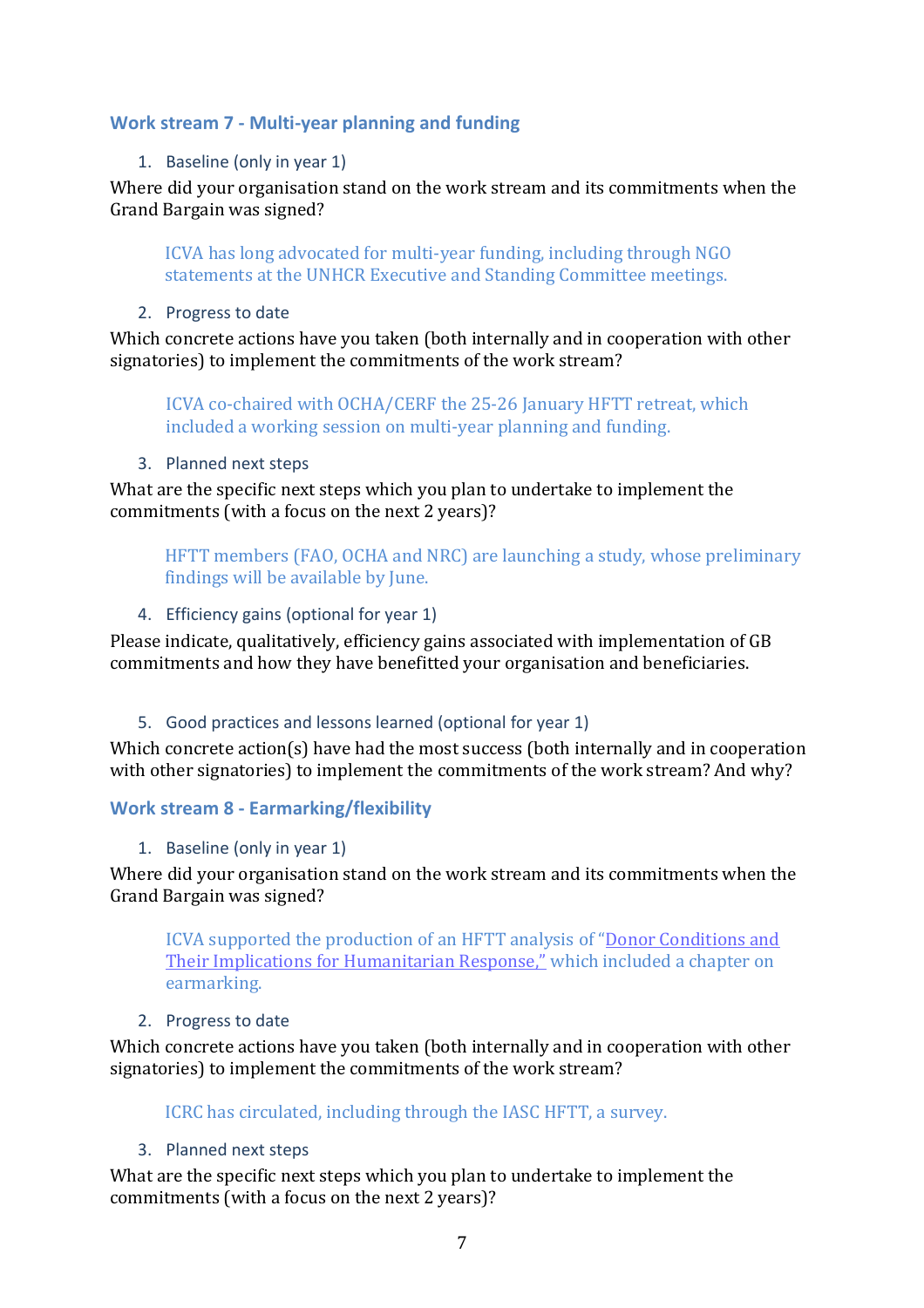We would like to create linkages between the earmarking workstream and the reporting workstream, particularly related to reporting on unearmarked contributions.

4. Efficiency gains (optional for year 1)

Please indicate, qualitatively, efficiency gains associated with implementation of GB commitments and how they have benefitted your organisation and beneficiaries.

#### 5. Good practices and lessons learned (optional for year 1)

Which concrete action(s) have had the most success (both internally and in cooperation with other signatories) to implement the commitments of the work stream? And why?

#### **Work stream 9 – Reporting requirements**

#### 1. Baseline (only in year 1)

Where did your organisation stand on the work stream and its commitments when the Grand Bargain was signed?

When the Grand Bargain had been signed ICVA, with support of members, had publishe[d Less Paper More Aid](http://lesspapermoreaid.org/) which included proposed Frameworks for Change related to reporting, partner capacity assessments and audits. ICVA and Germany had hosted an April 2016 workshop with Grand Bargain Sherpas to learn from this study and craft commitment language.

#### 2. Progress to date

Which concrete actions have you taken (both internally and in cooperation with other signatories) to implement the commitments of the work stream?

ICVA and Germany, workstream co-sponsors, co-facilitated the 19 November workshop reconvening Grand Bargain signatories to learn about a proposed harmonized reporting template (by GPPI) and design a way forward.

They convened donors, UN agencies and NGOs interested in the pilot in Berlin on 24 March, where 3 pilot countries were selected and next steps agreed.

3. Planned next steps

What are the specific next steps which you plan to undertake to implement the commitments (with a focus on the next 2 years)?

Germany and ICVA will circulate: 1) a meeting report with action steps; 2) a onepager to facilitate communication with potential pilot participants; 3) separate conference calls with donors, NGOs and UN agencies to address outstanding issues.

## 4. Efficiency gains (optional for year 1)

Please indicate, qualitatively, efficiency gains associated with implementation of GB commitments and how they have benefitted your organisation and beneficiaries.

Too early to tell.